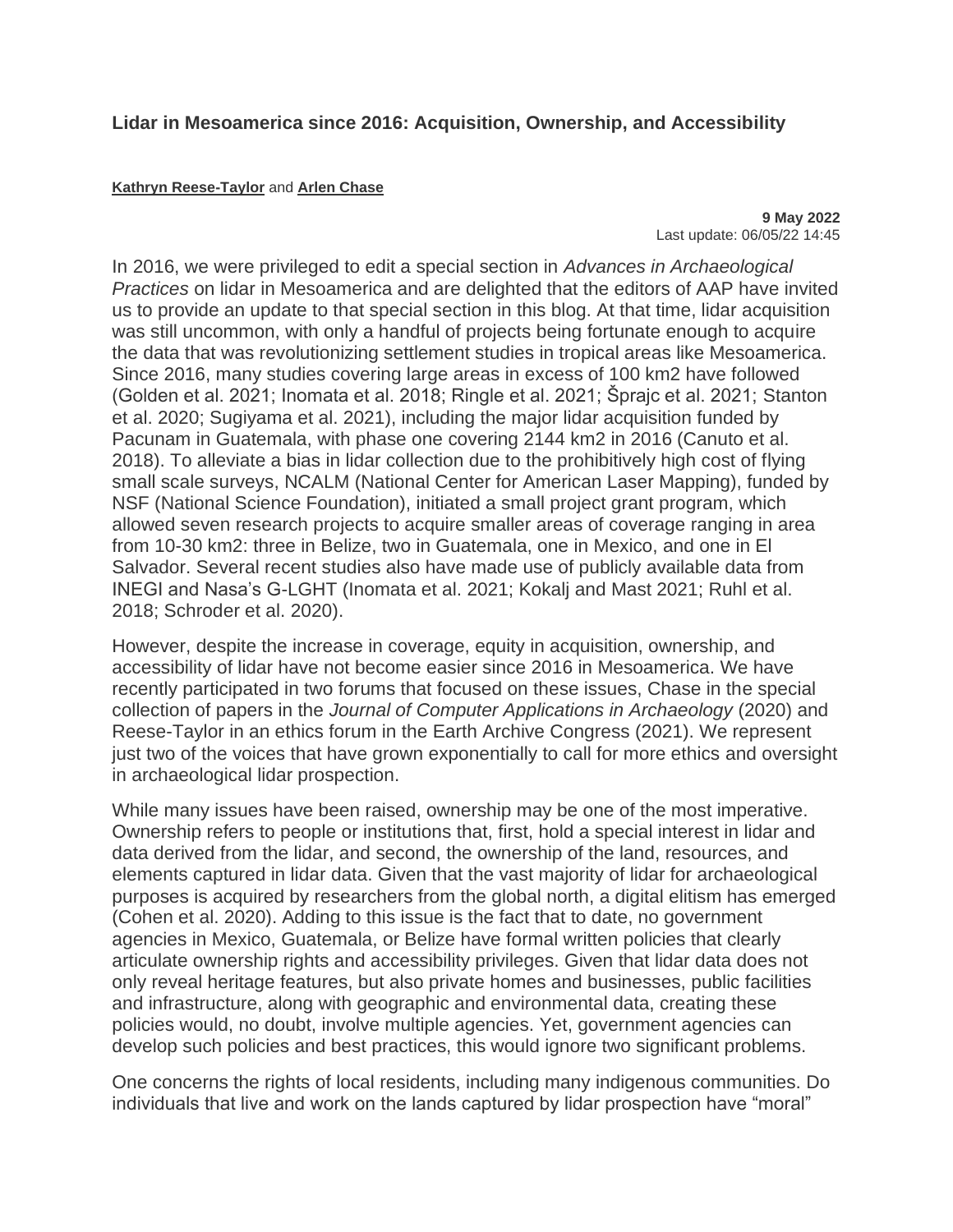rights to own and control the data? Should local residents have the ability to stop lidar prospection due to privacy concerns? Given that lidar collection can take place from far above the earth's surface, any proscriptions become problematic (similar to "google earth" or "street view").

Another involves collaboration with colleagues in countries lacking large funding agencies and technological support. How can the playing field be leveled so that these researchers have the same opportunities to acquire and use lidar in their studies? Is open access the answer and who decides? Because of computer and software costs, open access still privileges use by the global north and is not currently the policy in Belize or, apparently, in Guatemala. Some countries, like Belize, prohibit open access because of concerns about heritage preservation.

None of these questions have easy answers and many obstacles exist in our current institutional and funding models that undercut potential solutions. However, a fresh generation of archaeologists are pushing the ethical boundaries of lidar acquisition/ownership, just as they are the analytical boundaries of remote sensing (see Chase 2021). They are challenging all of us to be active allies and enter dialogues, not only with governments and academic institutions, but also with local communities. Realistically, such issues are beyond the scope of researchers alone; they need to be discussed and promulgated by the countries in which the lidar is being used and placed within broader policy contexts. We are optimistic that these conversations and their ensuing actions can help us achieve the equity and inclusion that is the future of our discipline.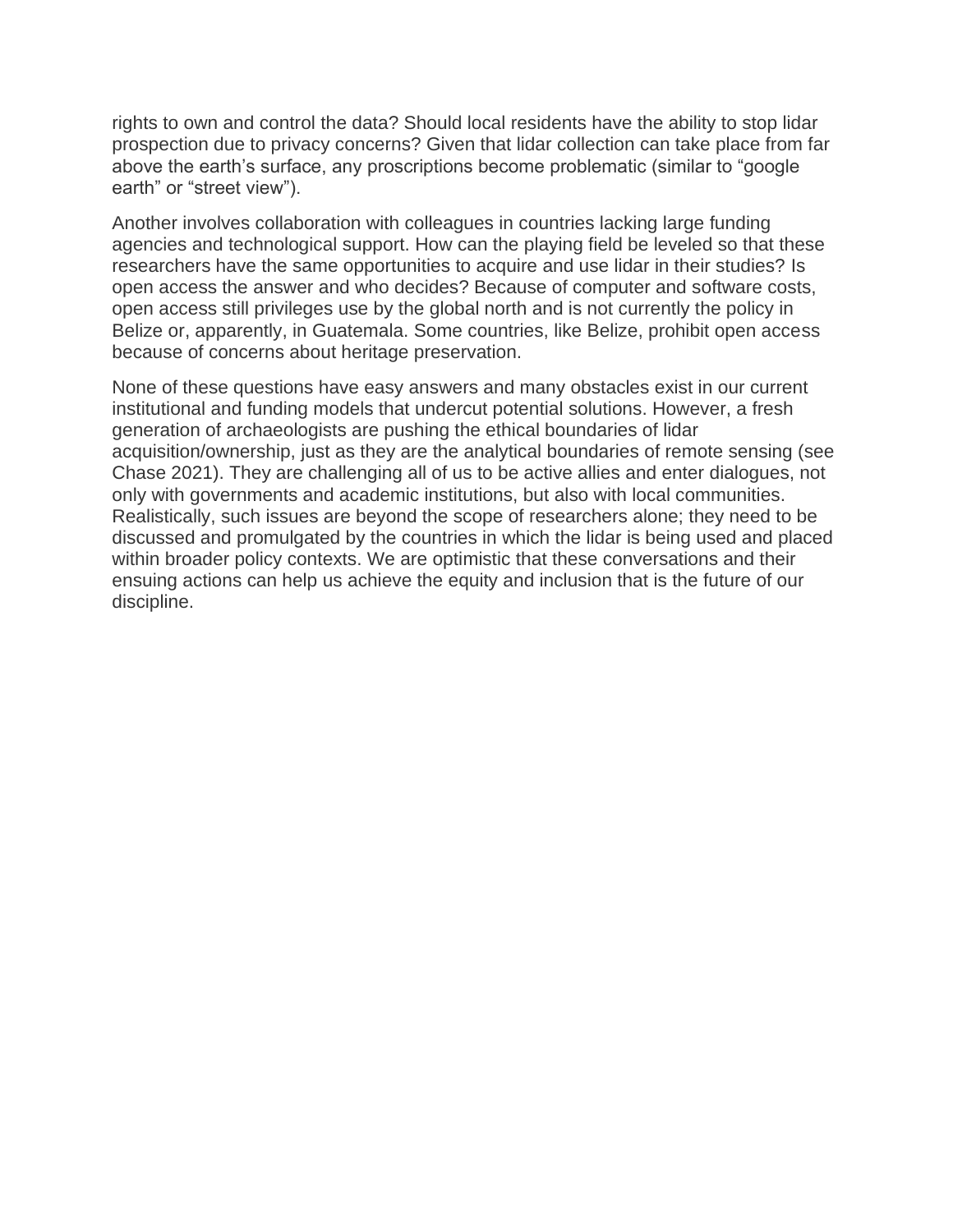

*Diaz* and *Diane Z. Chase*) is free until the end of June 2022.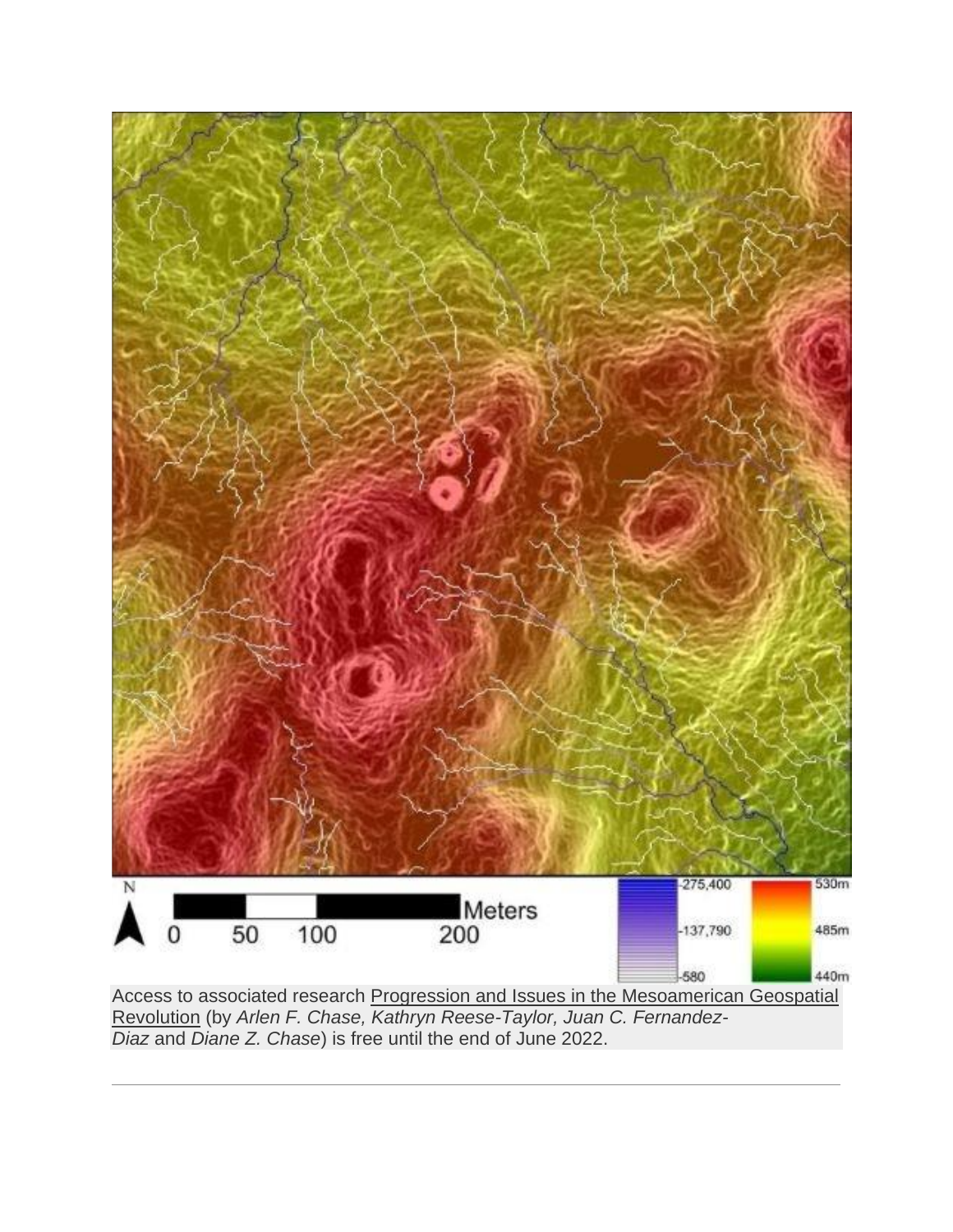## **About the authors**



Kathryn Reese-Taylor has taught archaeology in the Department of Anthropology and Archaeology at the University of Calgary since 2000. Although she maintains broad interests in early complex societies, her principal research focuses on landscape archaeology, urbanism, and the development of complexity in the Maya lowlands. Reese-Taylor has directed archaeological projects in the Belize, Guatemala, and Mexico and published published numerous articles, chapters, and reports, often with collaborators and students. Her current project is a multidisciplinary program of research located in southern Campeche centered in the region surrounding an extensive wetland, the Bajo Laberinto. Since 2014, she has analyzed remote sensing imagery, including lidar, to assess landscape modification, urban development, and population dynamics in the Central Karstic Uplands.



Arlen F. Chase is currently a Visiting Professor at Pomona College in Claremont, California. He has been engaged in Maya archaeology since 1971 and has carried out an annual excavation program at Caracol, Belize since 1985 (only interrupted by the pandemic). A majority of his publications are available for download at [https://www.caracol.org.](https://www.caracol.org/)

## **References cited**

Canuto, Marcello A., Francisco Estrada-Belli, Thomas G. Garrison, Stephen D. Houston, Mary Jane Acuña, Milan Kovác\_̌, Damien Marken, Philippe Nondédéo, Luke Auld-Thomas, Cyril Castanet, David Chatelain, Carlos R. Chiriboga, Tomáš Drápela, Tibor Lieskovský, Alexandre Tokovinine, Antolín Velasquez, Juan C. Fernández-Díaz and Ramesh Shrestha

2018 Ancient Lowland Maya Complexity as Revealed by Airborne Laser Scanning of Northern Guatemala. Science 361(6409).

http://science.sciencemag.org/content/sci/361/6409/eaau0137.full.pdf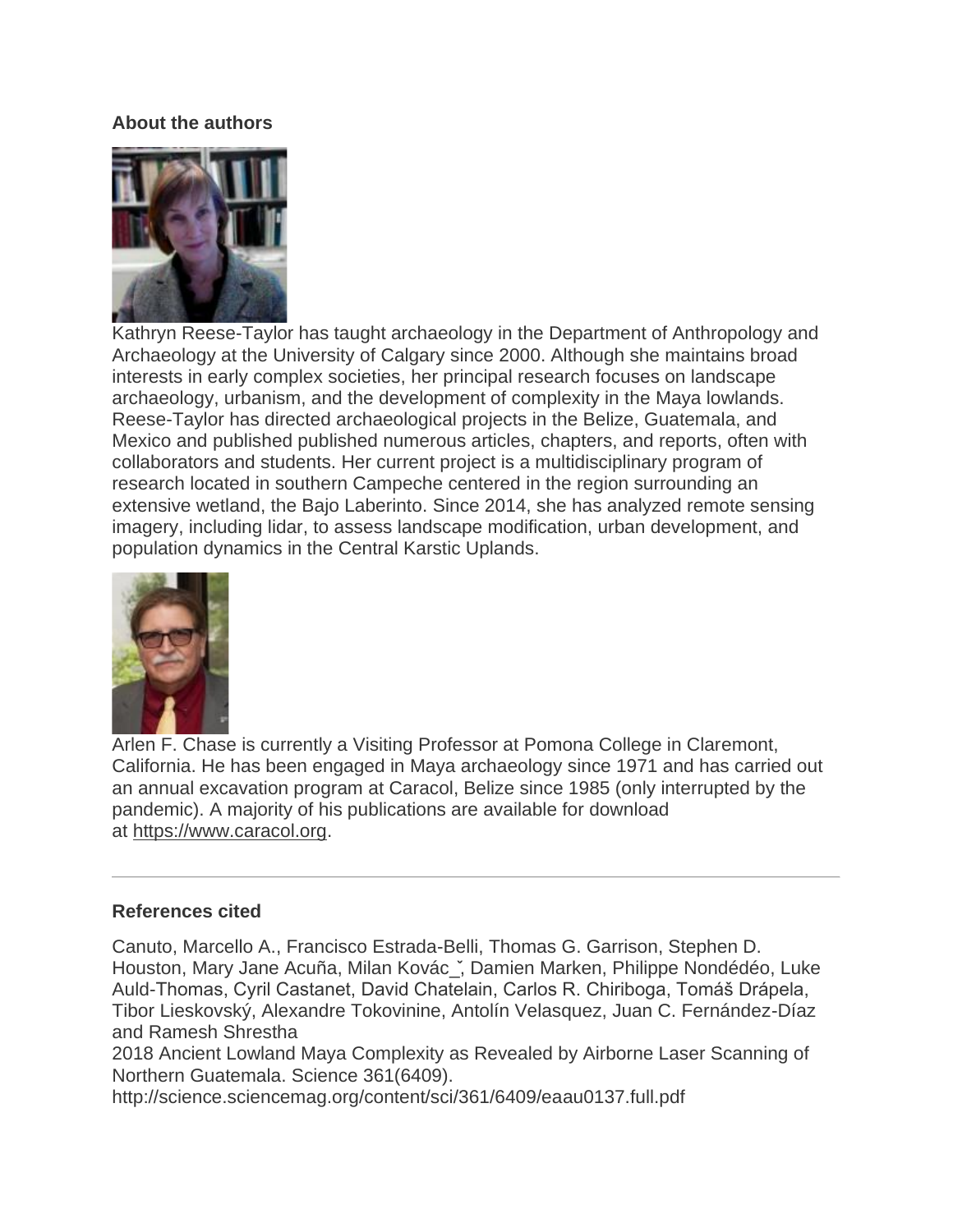Chase, Adrian S.Z.

2021 Urban Life at Caracol, Belize: Neighborhoods, Inequality, Infrastructure, and Governance. Ph.D. dissertation. School of Human Evolution and Social Change, Arizona State University, Tempe.

Chase, Adrian S.Z., Diane Z. Chase, and Arlen F. Chase.

2020 Ethics, New Colonialism, and Lidar Data: A Decade of Lidar in Maya Archaeology. Journal of Computer Applications in Archaeology 3 (1):51-62. 10.5334/jcaa.43. hal-02567666

Cohen, Anna, Sarah Klassen, and Damien Evans 2020 Ethics in Archaeological Lidar. Journal of Computer Applications in Archaeology 3(1): 76-91.

Golden, Charles, Andrew K. Scherer, Whittaker Schroder, Timothy Murtha, Shanti Morell-Hart, Juan Carlos Fernandez Diaz, Socorro del Pilar Jiménez Álvarez, Omar Alcover Firpi, Mark Agostini, Alexandra Bazarsky, Morgan Clark, G. Van Kollias III, Mallory Matsumoto, Alejandra Roche Recinos, Joshua Schnell, and Bethany Whitlock 2021 Airborne Lidar Survey, Density-Based Clustering, and Ancient Maya Settlement in the Upper Usumacinta River Region of Mexico and Guatemala. Remote Sensing 13, 4109. ttps://doi.org/10.3390/ rs13204109

Inomata, Takeshi, Juan Carlos Fernandez-Diaz, Daniela Triadan, Miguel García Mollinedo, Flory Pinzón, Melina García Hernández, Atasta Flores, Ashley Sharpe, Timothy Beach, Gregory W. L. Hodgins, Juan Javier Durón Díaz, Antonio Guerra Luna, Luis Guerrero Chávez, María de Lourdes Hernández Jiménez, and Manuel Moreno Díaz

2021 Origins and spread of formal ceremonial complexes in the Olmec and Maya regions revealed by airborne lidar. Nature: Human Behavior 5:1487–1501. https://doi.org/10.1038/s41562-021-01218-1.

Inomata, Takeshi, Daniela Triadan, Flory Pinzón, Melissa Burham, José Luis Ranchos, Kazuo Aoyama, Tsuyoshi Haraguchi

2018 Archaeological application of airborne LiDAR to examine social changes in the Ceibal region of the Maya lowlands. PLoS ONE 13(2): e0191619. https://doi.org/10.1371/journal.pone.0191619

Kokalj, Žiga and Johannes Mast.

2021 Space lidar for archaeology? Reanalyzing GEDI data for detection of ancient Maya buildings. Journal of Archaeological Science: Reports 36:102811.

Reese-Taylor, Kathryn

2021 Digital Elitism or Digital Democratization: Accessibility and decolonization of lidar. Invited talk given at the Earth Archive Virtual Conference, June 16.

Ringle, William M., Tomás Gallareta Negrón, Rossana May Ciau, Kenneth E. Seligson, Juan C. Fernandez-Diaz, David Ortegón Zapata

2021 Lidar survey of ancient Maya settlement in the Puuc region of Yucatan, Mexico. PLoS ONE 16(4): e0249314. https://doi.org/10.1371/journal.pone.0249314